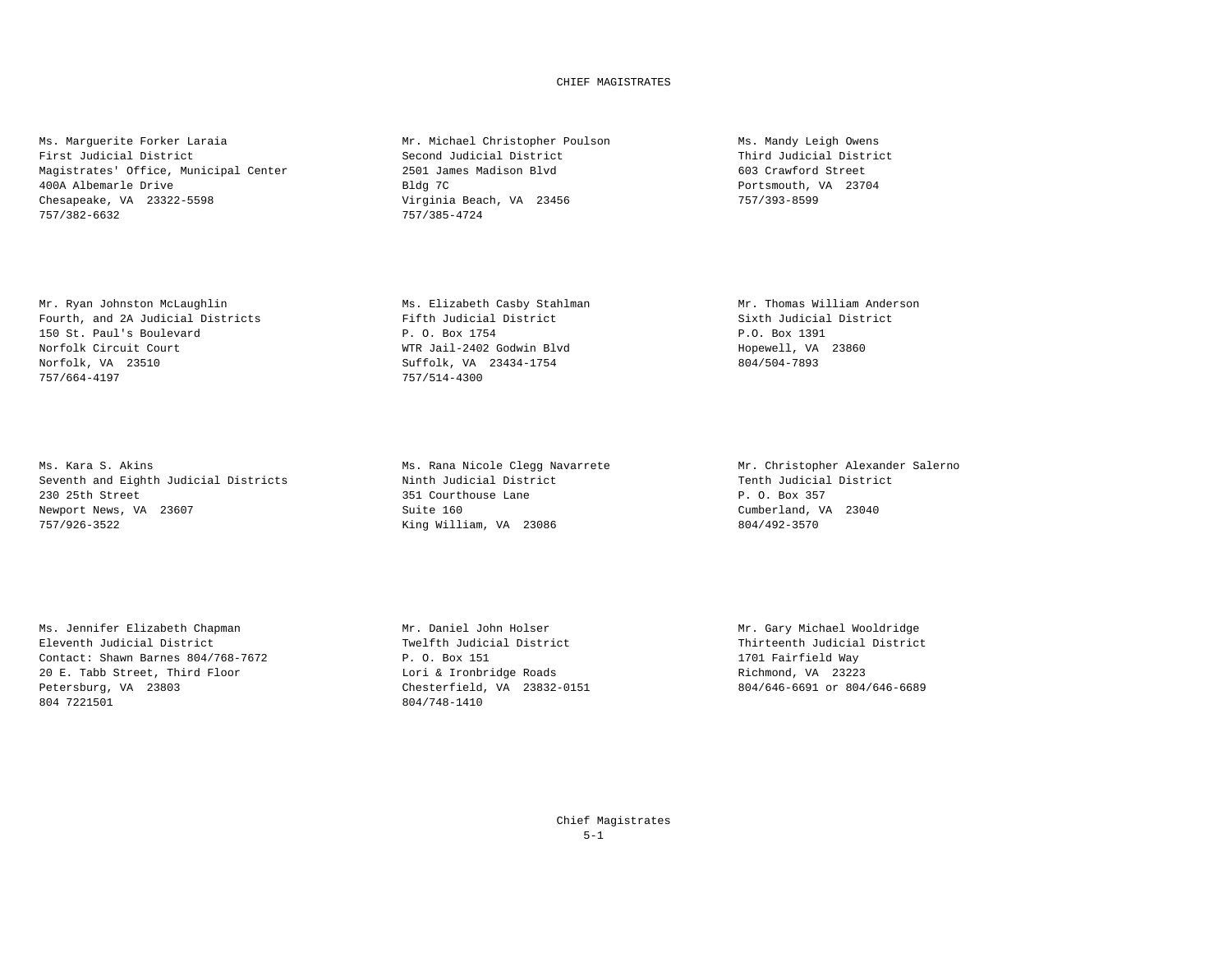## CHIEF MAGISTRATES

Mr. Bruce Charles Adam<br>
Mr. Beventeenth Judicial District<br>
Eighteenth Judicial District Mineteenth Judicial District Mineteenth Judicial District Seventeenth Judicial District 2020 North 15th Street Public Safety Center 10520 Judicial Drive Arlington, VA 22201-2601 703/228-3962 Alexandria, VA 22314-4660 703/246-2178

Mr. Stephen Daniel Poff **Mr. Stephen Daniel Poff** Ms. Robyn Renee Wilhelm 540/853-2247 or 540/853-1718 434/847-1426

Mr. Micah Shawn Blankenship Mr. Clifford Yarborough Rose Ms. Avnel Alair Coates Fourteenth Judicial District Fifteenth Judicial District Sixteenth Judicial District<br>F. O. Box 90775 (1610) P. O. Box 90775 (1610) District System of Transference of Street District System of Tra P. O. Box 90775 1745 Jeff Davis Highway, Suite 201<br>
4313 East Parham Road (1610) Avon Street Extended B.O. Box 3300 4313 East Parham Road P.O. Box 3300 Charlottesville, VA 22902 Henrico, VA 23273 <br>
804/501-5285 <br>
540/659-9641 <br>
540/659-9641 540/659-9641

703/746-4515

Mr. Seth Ian Howard (The Marino Mus. Ann M.S. Hylton Mus. 2008) Mus. Joyce Williamson Crews<br>Twentieth Judicial District (Twenty-first Judicial District (Twenty-second Judicial Dist 42035 Loudoun Center Place 3160 Kings Mountain Road, #F P.O. Box 1077 Martinsville, VA 24112-0024 276/634-4810 Chatham, VA 24531

Twenty-second Judicial District Leesburg, VA 20175-8954 Henry County Courthouse 11 Bank Street 434/432-7978

Twenty-third Judicial District Twenty-fourth Judicial District Twenty-fifth Judicial District<br>
P. O. Box 13867 Courts Building P. O. Box 13867 524 Ninth Street District Courts Building Roanoke, VA 24037 Lynchburg, VA 24504-2522 PO Box 1088

540/430-2035

Chief Magistrates  $5 - 2$